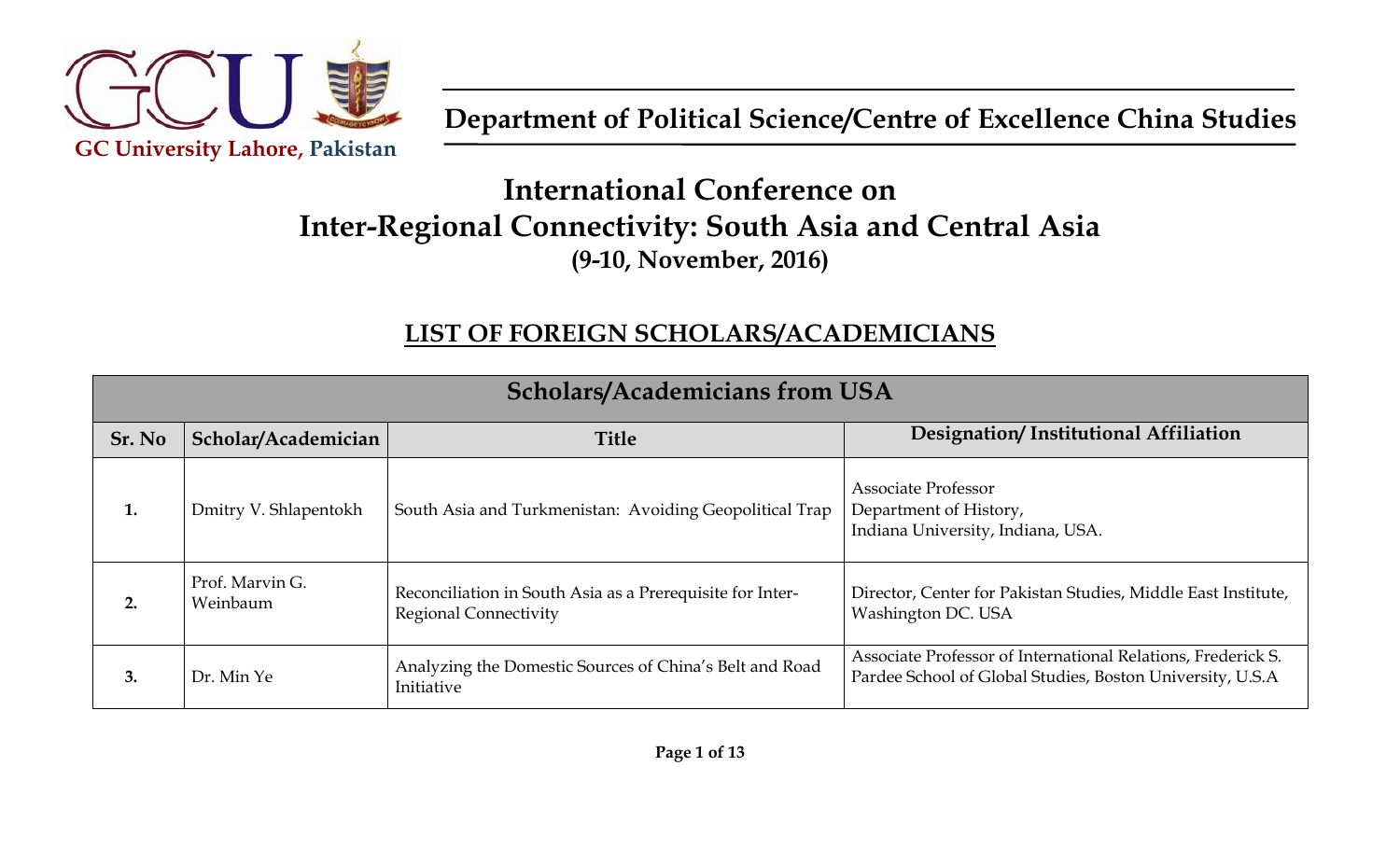

| <b>Scholars/Academicians from Russia</b>                     |                                            |                                                                                                                                                                              |                                                                                                                                                                    |
|--------------------------------------------------------------|--------------------------------------------|------------------------------------------------------------------------------------------------------------------------------------------------------------------------------|--------------------------------------------------------------------------------------------------------------------------------------------------------------------|
| Sr. No                                                       | Scholar/Academician                        | <b>Title</b>                                                                                                                                                                 | Designation/Institutional Affiliation                                                                                                                              |
| 4.                                                           | Akkieva Svetlana<br>Ismailovna             | Islam, ethnicity and ethnic policies in the South of Russia                                                                                                                  | Professor and leading researcher of sector of ethnology and<br>ethnography, Kabardino-Balkarian Institute of<br>Humanitarian Researches, Russia.                   |
| 5.                                                           | Danijar Gil'mutdinov                       | Why materialism won? Indian and Central Asian Sufi<br>tradition against regional political ideology in the far<br>Northern Muslim periphery at the turn of the XXth century. | Chief of the Department of the Social and Political Studies,<br>Center for Islamic Studies, Academy of Sciences of Republic<br>of Tatarstan, Kazan, RF.            |
| <b>Scholars/Academicians from People's Republic of China</b> |                                            |                                                                                                                                                                              |                                                                                                                                                                    |
| Sr. No                                                       | Scholar/Academician                        | <b>Title</b>                                                                                                                                                                 | Designation/Institutional Affiliation                                                                                                                              |
| 6.                                                           | Prof. Simon Shen                           | China's "One Belt, One Road": Its Geopolitical Implications<br>on South and Central Asia                                                                                     | Chinese University of Hong Kong                                                                                                                                    |
| 7.                                                           | Xiaoqing Xie<br>Changqian Ma<br>Yuan Jiang | China-Pakistan Economic Corridor: the Flagship Project of<br>One Belt One Road                                                                                               | School of Public Administration, China University of<br>Geosciences, Wuhan, PRC International Education College,<br>China University of Geosciences, Wuhan, PRC.   |
| 8.                                                           | Xiaoqing Xie<br>Changqian Ma               | Peace and Development: China's High Education How to<br>Contribute to One Belt One Road                                                                                      | School of Public Administration, China University of<br>Geosciences, Wuhan, PRC<br>International Education College, China University of<br>Geosciences, Wuhan, PRC |
| 9.                                                           | YUANMEI YAO                                | Pakistan's Key Role in the South Asia-Central Asia<br>Connectivity: An Analysis on the Basis of Her Relations<br>with Afghanistan, India and China                           | Associate Professor, Cold War Study Center, East China<br>Normal University, Shanghai, 200062.                                                                     |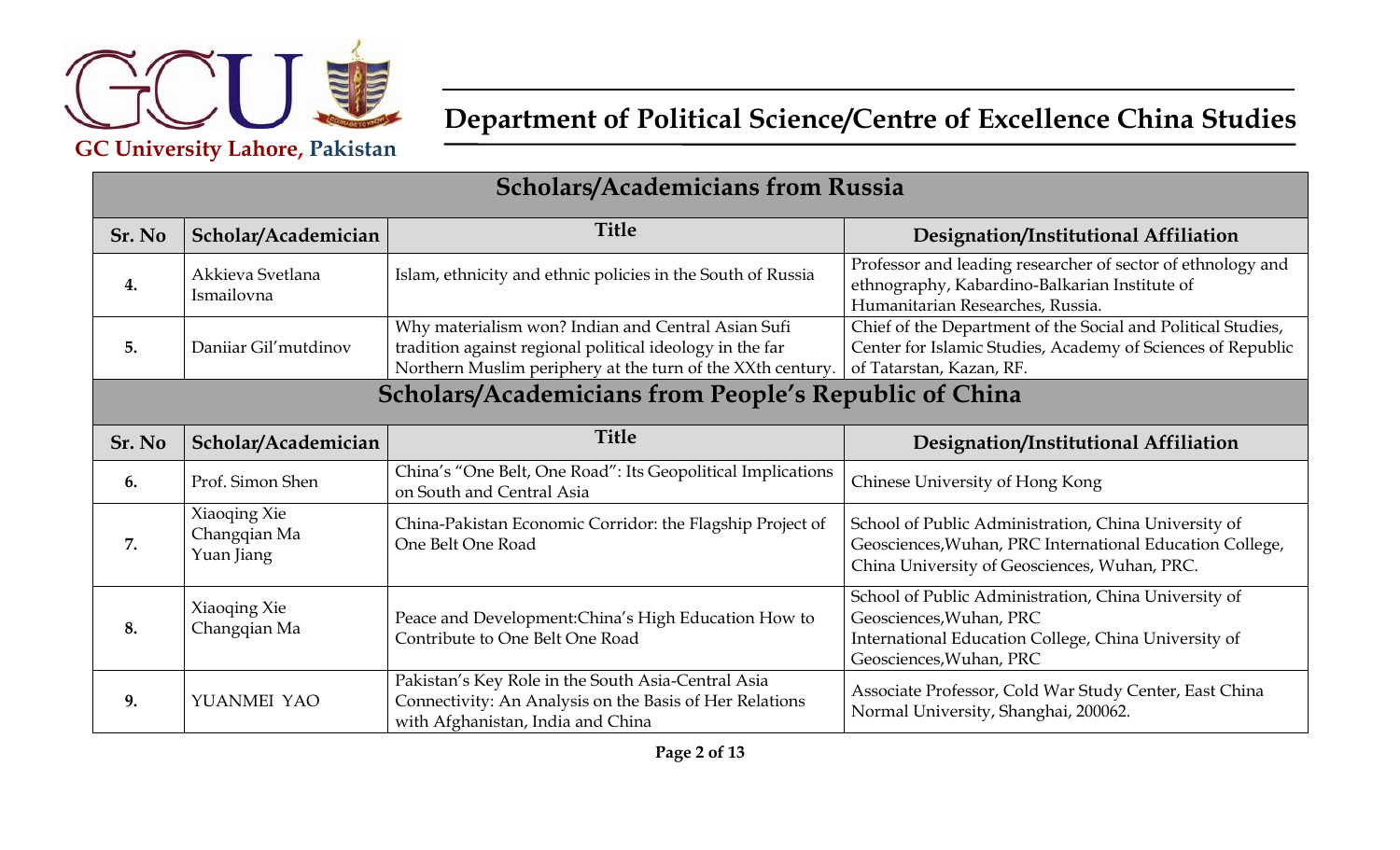

| 10. | Fu You-qiang,                           | Perspectives in Analyzing Central Asian Republics'<br><b>Relations with Powers</b>                                                                                                              | Research Fellow in Center for Pakistani Studies, professor of<br>history in College of History and Culture, China West<br>Normal University, PRC.                                                     |
|-----|-----------------------------------------|-------------------------------------------------------------------------------------------------------------------------------------------------------------------------------------------------|-------------------------------------------------------------------------------------------------------------------------------------------------------------------------------------------------------|
| 11. | Peter Krasnopolsky,                     | China and Russia's nature of engagement in<br>telecommunication sector in Central Asia and its twofold<br>effects on regional cooperation and inter-regional<br>connectivity with South Asia    | PhD Candidate<br>University of Nottingham, Ningbo, China                                                                                                                                              |
| 12. | By Marriyam Siddique<br>Mehmood Hussain | Geo-politics behind Geo-economics:<br>OBOR-China's new strategy                                                                                                                                 | Candidate PhD International Relations,<br>School of International and Public Affairs (SIPA) Jilin<br>University of PR China.                                                                          |
| 13. | Dr. QIAN Xuemei                         | Understanding the SA-CA Connectivity: A Chinese<br>perspective                                                                                                                                  | <b>Associate Professor</b><br>School of the International Studies, Peking University, PRC                                                                                                             |
| 14. | Zhou Yuan                               | Xinjiang's Role in Regional Economic Cooperation<br>amongChina,South Asia andCentral Asia                                                                                                       | Foreign Studies University, Beijing, PRC.                                                                                                                                                             |
| 15. | Mehmood Hussain<br>Marriyam Siddique    | Economic Cooperation Organization (ECO): Prospects,<br>Opportunities & Impediments for Regional Economic<br>Integration & Connectivity<br>Evaluation of China-Pakistan Economic Corridor (CPEC) | First two authors are PhD Fellow in International Relations<br>at School of International & Public Affairs (SIPA), Jilin<br>University China<br>The third author is Master Degree Candidate in Higher |
|     | Sumara Mehmood                          | through using SWOT Analysis Framework                                                                                                                                                           | Education at School of Humanities and Social Sciences,<br>Dalian University of Technology (DUT)                                                                                                       |
| 16. | Professor Tang Jun<br>(Richer TJ,)      | The Great Game" VS "Belt and Road Initiative" from the<br>Perspective of Geopolitics and Geo-economic.                                                                                          | Director, Pakistan Research Center, Honder College of<br>IMNU, China                                                                                                                                  |
| 17. | Muhammad Rahim Jafar                    | CPEC Inter-Regional Connectivity between South Asia and<br>Central Asia                                                                                                                         | Researcher, Pakistan Research Center<br>Honder College of INMU, China.                                                                                                                                |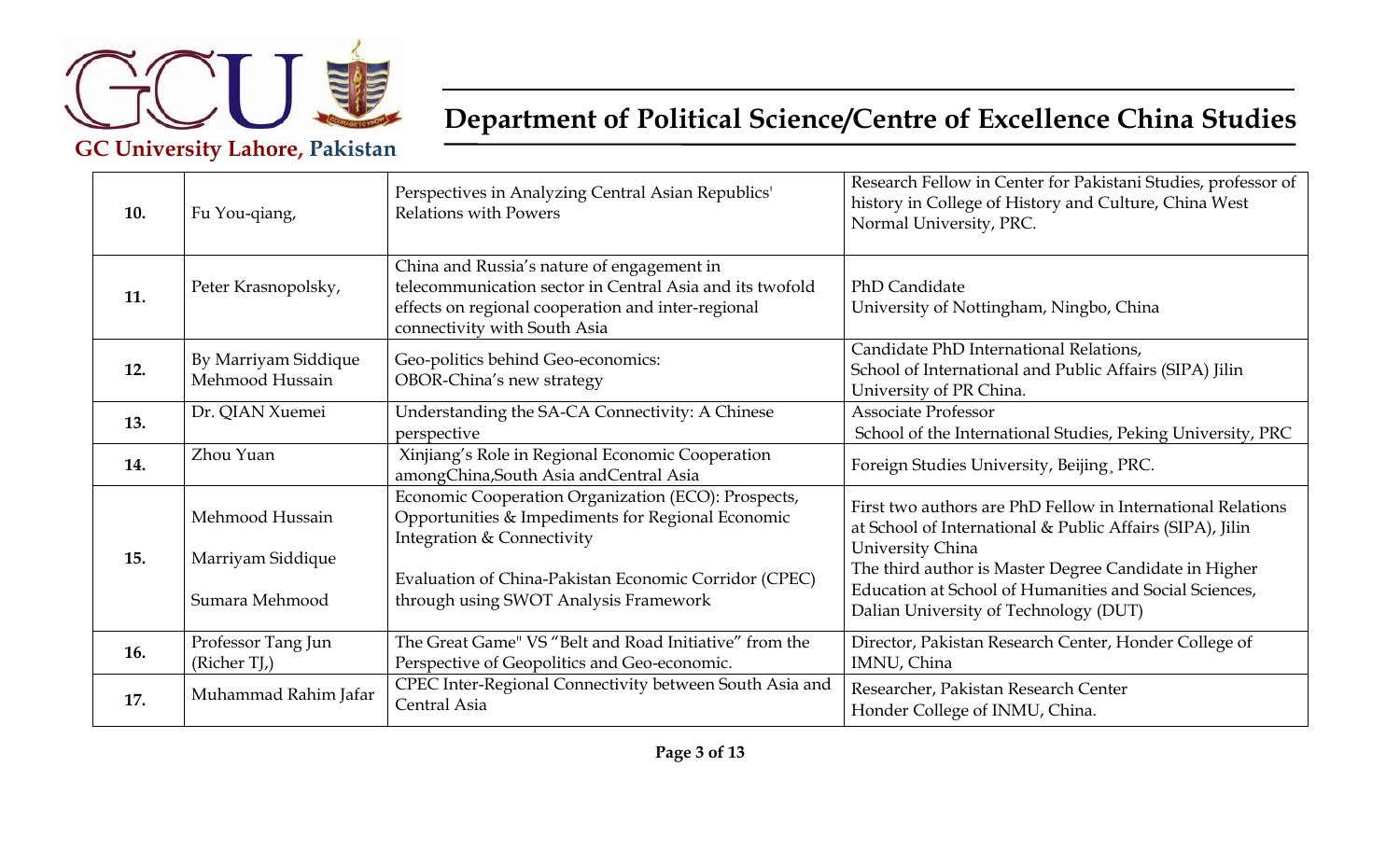

| 18. | Zafar Hussain and<br>Liu Chang                     | Mutual dependence and promotion for holistic regionalism<br>for greater internal stability cornering around CPEC                                            | PhD Fellow, Institute of Communication Studies,<br>Communication University of China, Beijing, China.<br>Professor & Vice Dean, Faculty of Journalism and<br>Communication, Communication University of China,<br>Beijing,                |
|-----|----------------------------------------------------|-------------------------------------------------------------------------------------------------------------------------------------------------------------|-------------------------------------------------------------------------------------------------------------------------------------------------------------------------------------------------------------------------------------------|
| 19. | Dr Ghulam Ali                                      | China, India and Pakistan: Need of Trilateral Engagement                                                                                                    | Postdoctoral Fellow<br>Center for Pakistan Studies<br>Department of South Asian Studies<br>Peking University, Beijing, China                                                                                                              |
| 20. | Muhammad Yousaf &<br>Ji Deqiang                    | Regional press framing Inter-Regional connectivity:<br>Exploring Connectivity between South Asia and Central<br>Asia through Content Analysis of Newspapers | Doctoral Student, Institute of Communication Studies,<br>Communication University of China, Beijing<br>Associate Professor, The National Centre for Radio and<br>Television Studies, Communication University of China,<br><b>Beijing</b> |
| 21. | Nadeem Akhtar,<br>AN Ran and<br>Cornelius B. Pratt | Chinese and Pakistani Student Perceptions of the New Silk<br>Road Initiative: Implications for Intercultural<br>Understanding                               | Public Diplomacy and Intercultural Communication<br>Research Center, South China University of Technology,<br>Guangzou, China.<br>School of Media and Communication, Temple University,<br>USA.                                           |
| 22. | Fakhra Rashid, Shahid<br>Mehmood & Feng Feng       | Inviting competition or conflict emergence in Asia region<br>linked with Pak-China International cooperation                                                | School of Public Affairs, University of Science and<br>Technology of China, Hefei, Anhui, China                                                                                                                                           |
| 23. | Chienyu Shih                                       | Shaping Han Virtual Identity in Xinjiang: Ethnicity,<br>Religion and Governance                                                                             | Senior Lecturer at the Department of Journalism, Chuhai<br>College (Hong Kong), and Secretary-general of the<br>Association of Central Asian Studies (Taiwan)                                                                             |
| 24. | Muhammad Umer Arshad                               | China Pakistan Economic Corridor<br>Geo Politics issues & Internal Challenges                                                                               | <b>PhD</b> Fellow<br>The Collage of Economic and management Science, Inner<br>Mongolia University, China                                                                                                                                  |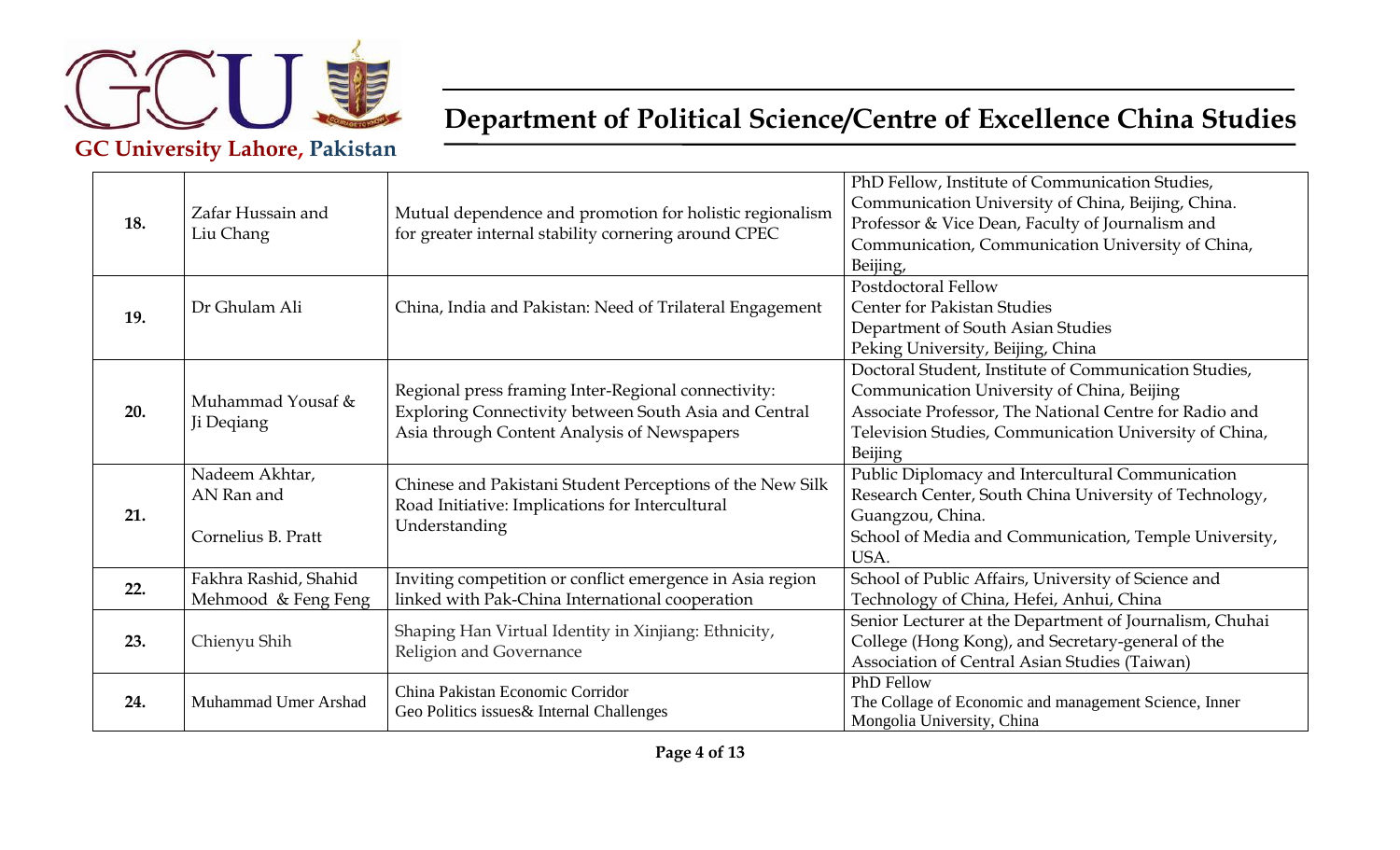

**GC University Lahore, Pakistan**

| <b>Scholars/Academicians from England, UK</b> |                                |                                                                                                                                                     |                                                                                                                      |
|-----------------------------------------------|--------------------------------|-----------------------------------------------------------------------------------------------------------------------------------------------------|----------------------------------------------------------------------------------------------------------------------|
| Sr. No                                        | Scholar/Academician            | <b>Title</b>                                                                                                                                        | Designation/Institutional Affiliation                                                                                |
| 25.                                           | Aeron O'Connor                 | Sounds and Words that Bring Together - An Ethnographic<br>Exploration of Tajik-Pakistani Cultural Ties                                              | PhD Candidate, Department of Anthropology, University<br>College London (UCL), UK                                    |
| 26.                                           | Hakim Elnazarov                | Reinvigoration of Cultural and Historical Ties in the<br>borders of South and Central Asia. Implications for Inter-<br><b>Regional Connectivity</b> | Coordinator,<br><b>Central Asian Studies</b><br>The Institute of Ismaili Studies,<br>London, UK.                     |
| <b>Scholars/Academicians from Germany</b>     |                                |                                                                                                                                                     |                                                                                                                      |
| Sr. No                                        | Scholar/Academician            | <b>Title</b>                                                                                                                                        | Designation/Institutional Affiliation                                                                                |
| 27.                                           | Katja Mielke<br>Helena Cermeño | Pakistan at the Crossroads:<br>Boundary-making and unmaking through (im-)mobilities<br>of resources, people and ideas                               | Department of Political and Cultural Change, Bonn<br>University's Center for Development Research (ZEFa),<br>Germany |
| 28.                                           | Wendy Qian                     | Colonization through Cotton in South Asia and Central<br>Asia                                                                                       | Master of Modern Indian Studies<br>University of Göttingen, Germany                                                  |
| Scholar/Academician from Belgium              |                                |                                                                                                                                                     |                                                                                                                      |
| Sr. No                                        | Scholar/Academician            | <b>Title</b>                                                                                                                                        | Designation/Institutional Affiliation                                                                                |
| 29.                                           | Alberto Jouwert Turkstra       | "Pakistan and India's Accession to the Shanghai<br>Cooperation Organization (SCO): Prospects for Inter-<br>regional connectivity".                  | Programme Coordinator,<br>European Institute for Asian Studies, Brussels (Belgium).                                  |

#### **Scholars/Academicians from England, UK**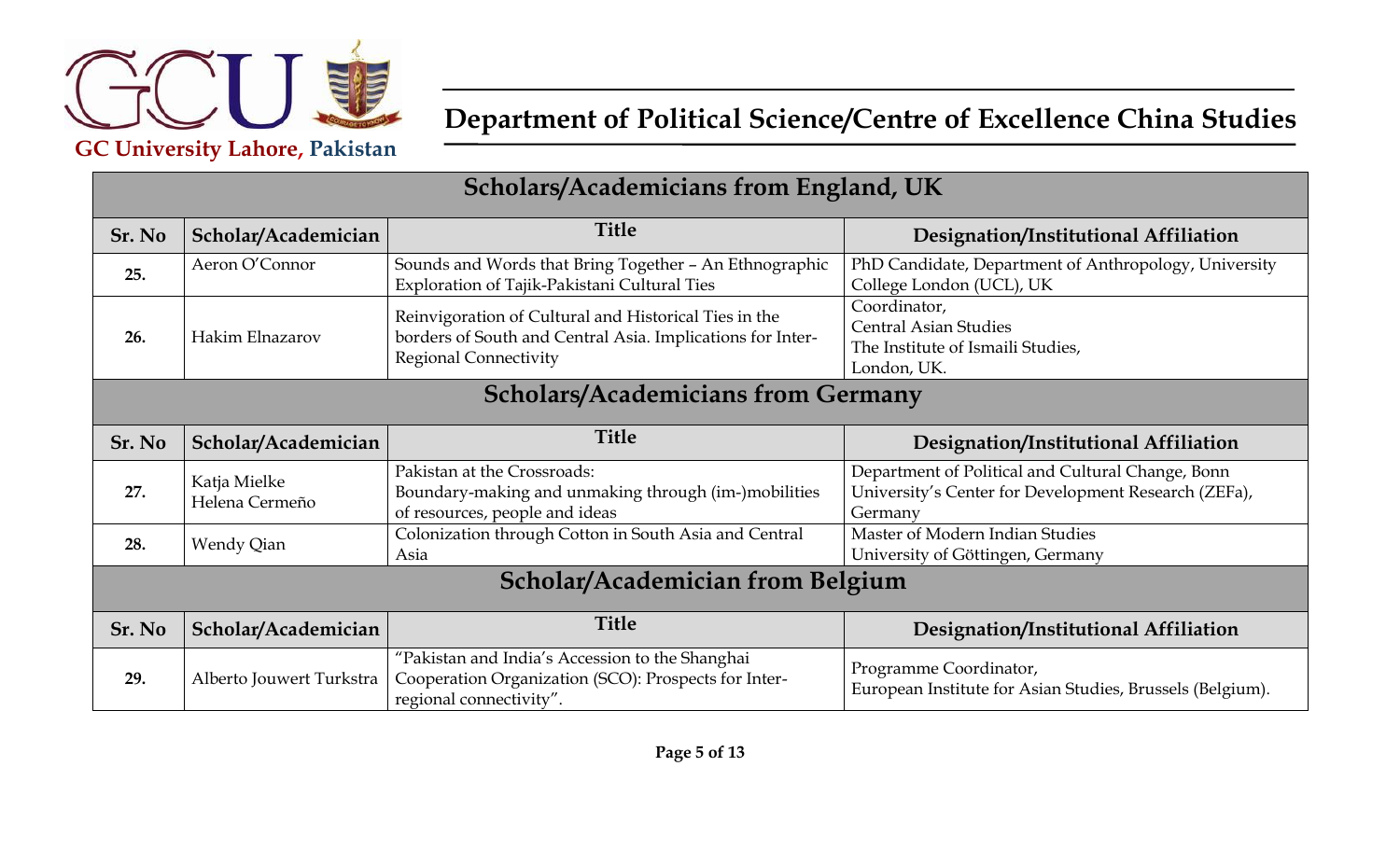

**GC University Lahore, Pakistan**

| <b>Scholar/Academician from Czech Republic</b> |                                                  |                                                                                                     |                                                                                                                                            |  |
|------------------------------------------------|--------------------------------------------------|-----------------------------------------------------------------------------------------------------|--------------------------------------------------------------------------------------------------------------------------------------------|--|
| Sr. No                                         | Scholar/Academician                              | <b>Title</b>                                                                                        | Designation/Institutional Affiliation                                                                                                      |  |
| 30.                                            | Dr. Martin Hribek,                               | Imagining transnational connectivities: Some Asia-centric<br>perspectives from Central Europe       | Deputy Director<br>Institute of South and Central Asia<br><b>Faculty of Arts</b><br>Charles University in Prague<br>Czech Republic         |  |
| <b>Scholars/Academicians from India</b>        |                                                  |                                                                                                     |                                                                                                                                            |  |
| Sr. No                                         | Scholar/Academician                              | <b>Title</b>                                                                                        | Designation/Institutional Affiliation                                                                                                      |  |
| 31.                                            | Dr. Ambrish Dhaka,                               | South-Central Asian Connectivities in Semiotics of Cultural<br>Modernities                          | Assistant Professor, School of International Studies,<br>Jawaharlal Nehru University, New Delhi, India.                                    |  |
| 32.                                            | Dr. Mohammad Ibrahim<br>Wani<br>Dr. M. Afzal Mir | Energy Resources in Central Asia: A Vital Source for the<br>Respective Economies of the Region.     | (PDF Research Scholar)<br>(Associate Professor)<br>Center for Central Asian Studies, University of Kashmir,<br>Hazratbal, Srinagar, India. |  |
| 33.                                            | Dr. QUAISAR ALAM                                 | New Silk Road: A Game Changer for South Asia and<br>Central Asia or Others?                         | Assistant Professor,<br>University of Delhi, New Delhi, India.                                                                             |  |
| 34.                                            | Dr. Sima Baidya                                  | South Asia and Central Asia's Energy Co-operations: Big<br>Gain for Pakistan, Little Gain for India | Assistant Professor,<br>Centre for West Asian Studies, School of International<br>Studies, Jawaharlal Nehru University, India              |  |

**Scholar/Academician from Czech Republic**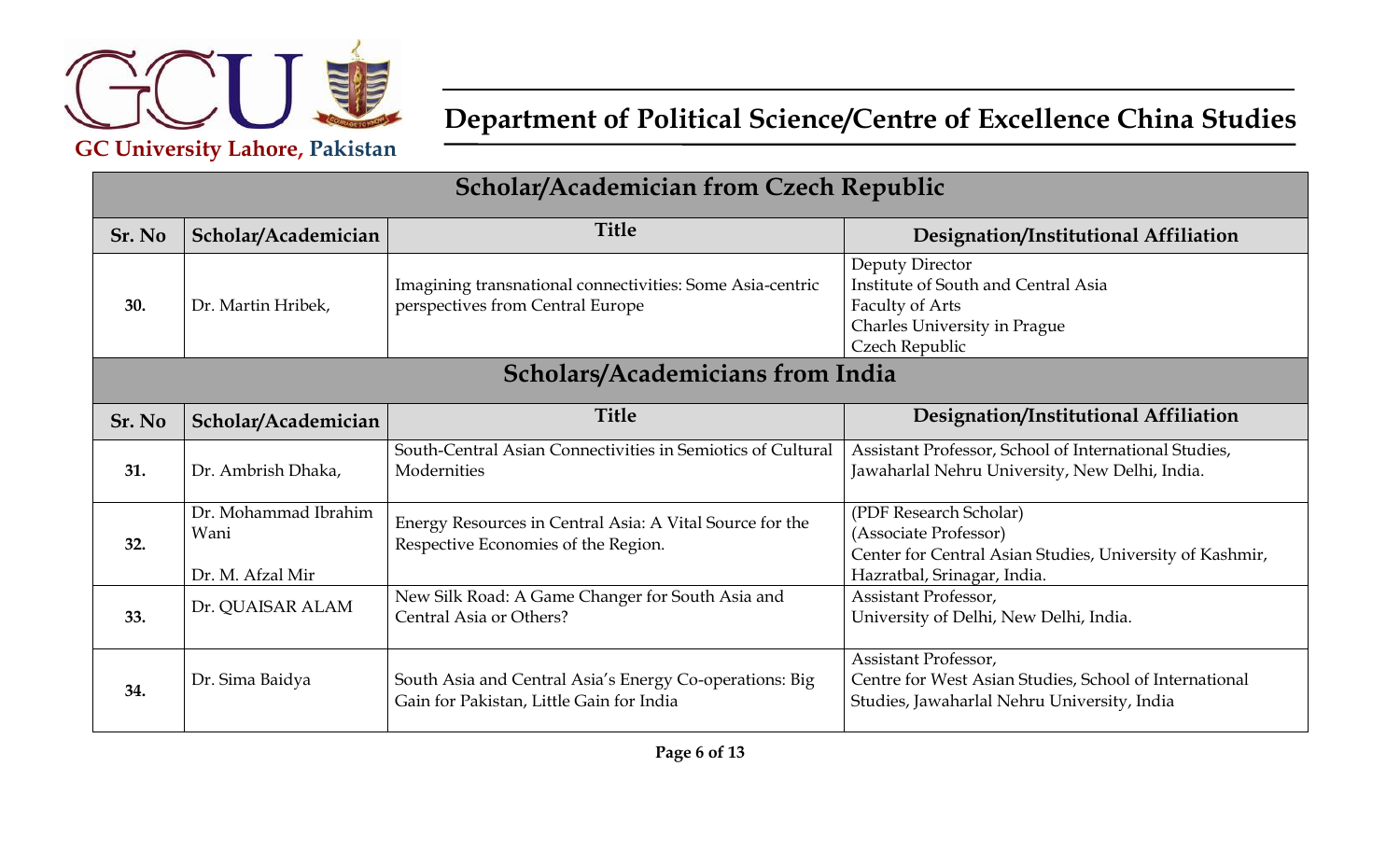

| 35. | DR.SWARNAMALYA<br><b>GANESH</b>      | Jakkini---a lost dance form that Validates the cultural<br>connections Between India and the Persian Countries | Dance Historian<br>Adjunct Professor, UCLA<br>Director-Ranga Mandira Academy of World Dance/<br>Performance and Indic Studies. India,           |
|-----|--------------------------------------|----------------------------------------------------------------------------------------------------------------|-------------------------------------------------------------------------------------------------------------------------------------------------|
| 36. | <b>MINAKSHI</b><br><b>BURAGOHAIN</b> | Women Leadership as Carriers of Dynasty in South-Asia                                                          | RESEARCH SCHOLAR<br>CENTRE FOR POLITICAL STUDIES, JAWAHARLAL<br>NEHRU UNIVERSITY, NEW DELHI, INDIA.                                             |
| 37. | Mohammad Dawood<br>Sofi              | Pakistan's Relations with Central Asia: Problems and<br>Prospects                                              | Ph.D. Research Scholar,<br>Department of Islamic Studies, Aligarh Muslim University,<br>Aligarh-202002, (U.P.) India.                           |
| 38. | Muhammad Yaseen<br>Gada              | The New Silk Route: Reviving and Reconnecting Kashmir<br>to Central Asia                                       | PhD Student, Islamic Studies, Aligarh Muslim University,<br>Aligarh-202002, (U.P.) India.                                                       |
| 39. | Nandita Palrecha                     | People-Centric Engagement and Inter-Regional<br>Connectivity: South Asia and<br>Central Asia                   | Department of Geopolitics and International Relations,<br>Manipal University, India.                                                            |
| 40. | Prof Sanjay Kumar<br>Pandey          | India - Central Asia Connectivity: INSTC and other Options                                                     | Chairperson<br>Centre for Russian and Central Asian Studies<br>School of International Studies<br>Jawaharlal Nehru University, New Delhi, India |
| 41. | Prof. Dr. Phool Badan                | Geopolitics of TAPI and Regional Cooperation                                                                   | Centre for Russian and Central Asian Studies<br>Jawaharlal Nehru University<br>School of International Studies<br>New Delhi, India.             |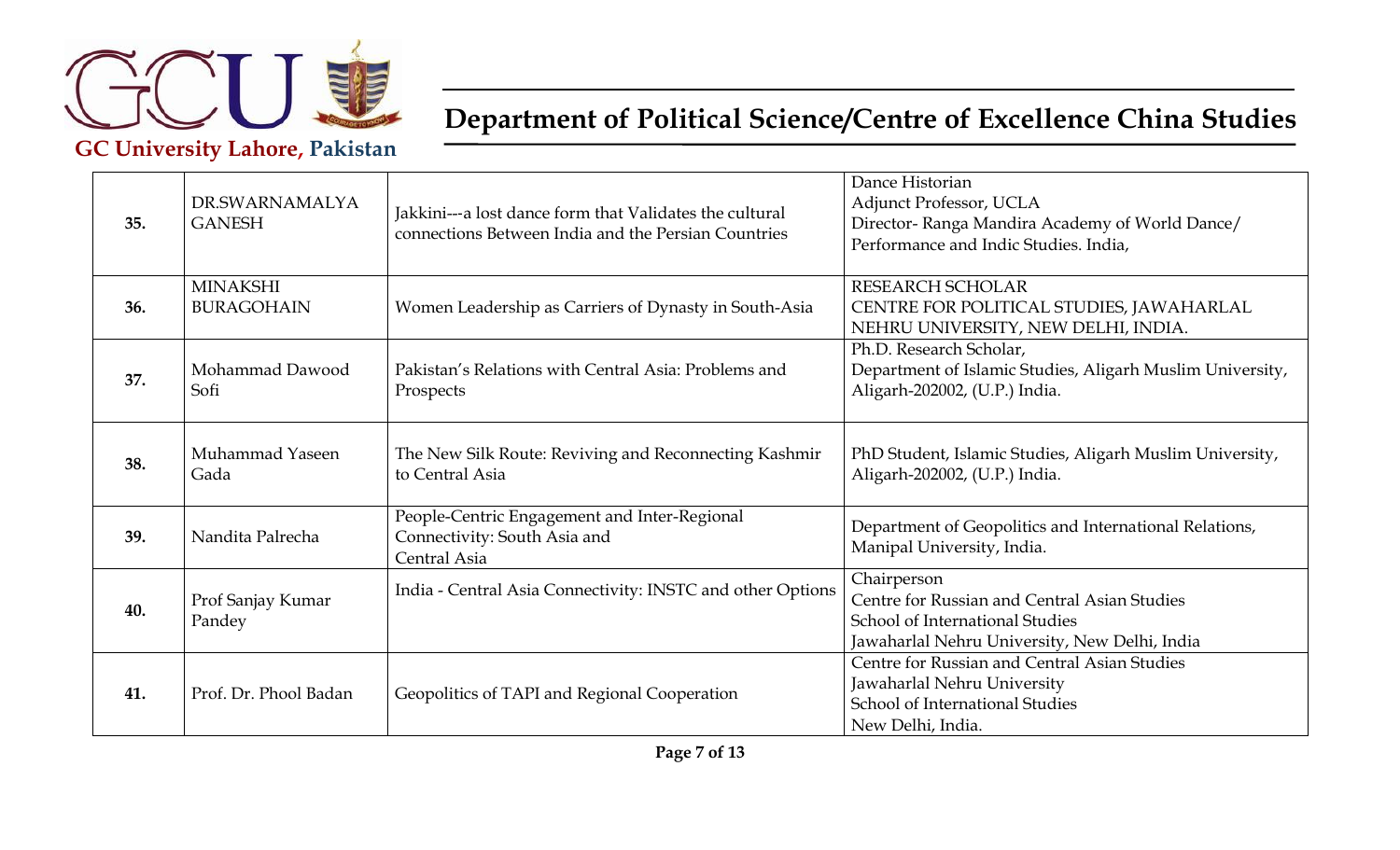

| 42.    | Punit Kumar Mishra                            | Understanding Pluralism in South Asia                                                                                     | Research Scholar, Centre for Study of Regional<br>Development,<br>Jawaharlal Nehru University<br>New Delhi, India             |
|--------|-----------------------------------------------|---------------------------------------------------------------------------------------------------------------------------|-------------------------------------------------------------------------------------------------------------------------------|
| 43.    | <b>Usman Shahid</b><br><b>Tridivesh Singh</b> | India-Pakistan trade relations: Why more trade routes are a<br>necessity                                                  |                                                                                                                               |
| 44.    | Pervez Majeed Lone                            | Potential of Kashmir for Establishing Inter-regional<br>Connectivity                                                      | Journalist from Srinagar Kashmir, India.                                                                                      |
|        |                                               | Scholars/Academicians from Sri Lanka                                                                                      |                                                                                                                               |
| Sr. No | Scholar/Academician                           | <b>Title</b>                                                                                                              | Designation/Institutional Affiliation                                                                                         |
| 45.    | Punsara Amarasinghe<br>Dhammika Attaptu       | 21 <sup>st</sup> Century Great Game and its actors: India's lust for<br>Central Asia and It's repercussions in South Asia | Faculty of Law, South Asian University,<br>New Delhi,<br><b>Independent Researcher</b><br>Royal Asiatic Society of Sri Lanka, |
| 46.    | Ajith Balasooriya                             | Sri Lanka "a Hub in Asia": Does it A Winning Goal?                                                                        | Department of International Relations<br>University of Colombo, Sri Lanka                                                     |
| 47.    | Jeewaka Saman Kumara                          | China's Approaches towards South and Central Asia                                                                         | Senior Lecture<br>Dept. of Political Science<br>University of Peradeniya, Sri Lanka                                           |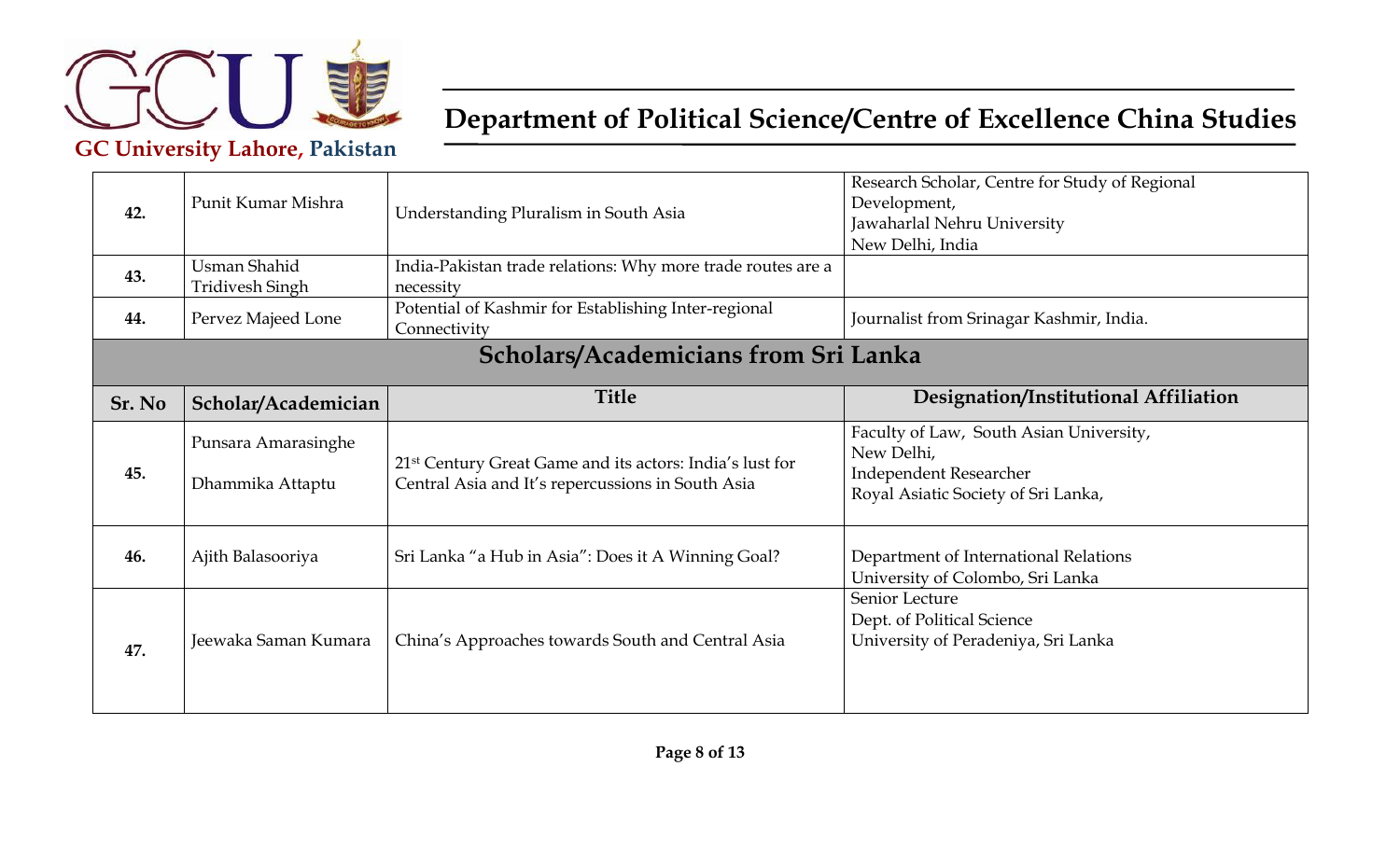

| Scholar/Academician from Bangladesh   |                              |                                                                                                                                                                                                                                   |                                                                                                                                                                          |  |
|---------------------------------------|------------------------------|-----------------------------------------------------------------------------------------------------------------------------------------------------------------------------------------------------------------------------------|--------------------------------------------------------------------------------------------------------------------------------------------------------------------------|--|
| Sr. No                                | Scholar/Academician          | <b>Title</b>                                                                                                                                                                                                                      | Designation/Institutional Affiliation                                                                                                                                    |  |
| 48.                                   | Md. Thowhidul Islam          | Political Impact of Farakkha Barrage Dispute on the<br>Bilateral Relationship between India and Bangladesh; An<br>Observation<br>A Critical Evaluation of the Sino-Russian Strategic<br>Cooperation in the Post 9/11 Central Asia | Assistant Professor of Bangladesh Studies,<br>Center for University Requirement<br>Courses (CENURC)<br>International Islamic University Chittagong (IIUC),<br>Bangladesh |  |
| <b>Scholar/Academician from Nepal</b> |                              |                                                                                                                                                                                                                                   |                                                                                                                                                                          |  |
| Sr. No                                | Scholar/Academician          | <b>Title</b>                                                                                                                                                                                                                      | Designation/Institutional Affiliation                                                                                                                                    |  |
| 49.                                   | Mahesh Raj Bhatta            | South Asia-Central Asia Interface: Geo-strategic and Geo-<br>economic Prospects for Cooperation                                                                                                                                   | Centre for South Asian Studies (CSAS), Nepal                                                                                                                             |  |
|                                       |                              | <b>Scholars/Academicians from Uzbekistan</b>                                                                                                                                                                                      |                                                                                                                                                                          |  |
| Sr. No                                | Scholar/Academician          | <b>Title</b>                                                                                                                                                                                                                      | Designation/Institutional Affiliation                                                                                                                                    |  |
| 50.                                   | Rashid Gabdulhakov           | Central and South Asian Cooperation: Dead End or the<br>Light in the End of the Tunnel?                                                                                                                                           | Central Asian Development Institute, Uzbekistan.                                                                                                                         |  |
| 51.                                   | <b>Tulkin Chulliev</b>       | Dynamics of Central Asian Regional Integration                                                                                                                                                                                    | Research Fellow, University of World Economy and<br>Diplomacy, Tashkent, Uzbekistan                                                                                      |  |
| 52.                                   | Ulugbeck A. Khasanov,<br>PhD | Specifics of transborder security in Central Asia                                                                                                                                                                                 | Chair of International Relations Department, Associate<br>Professor<br>University of World Economics & Diplomacy, Uzbekistan                                             |  |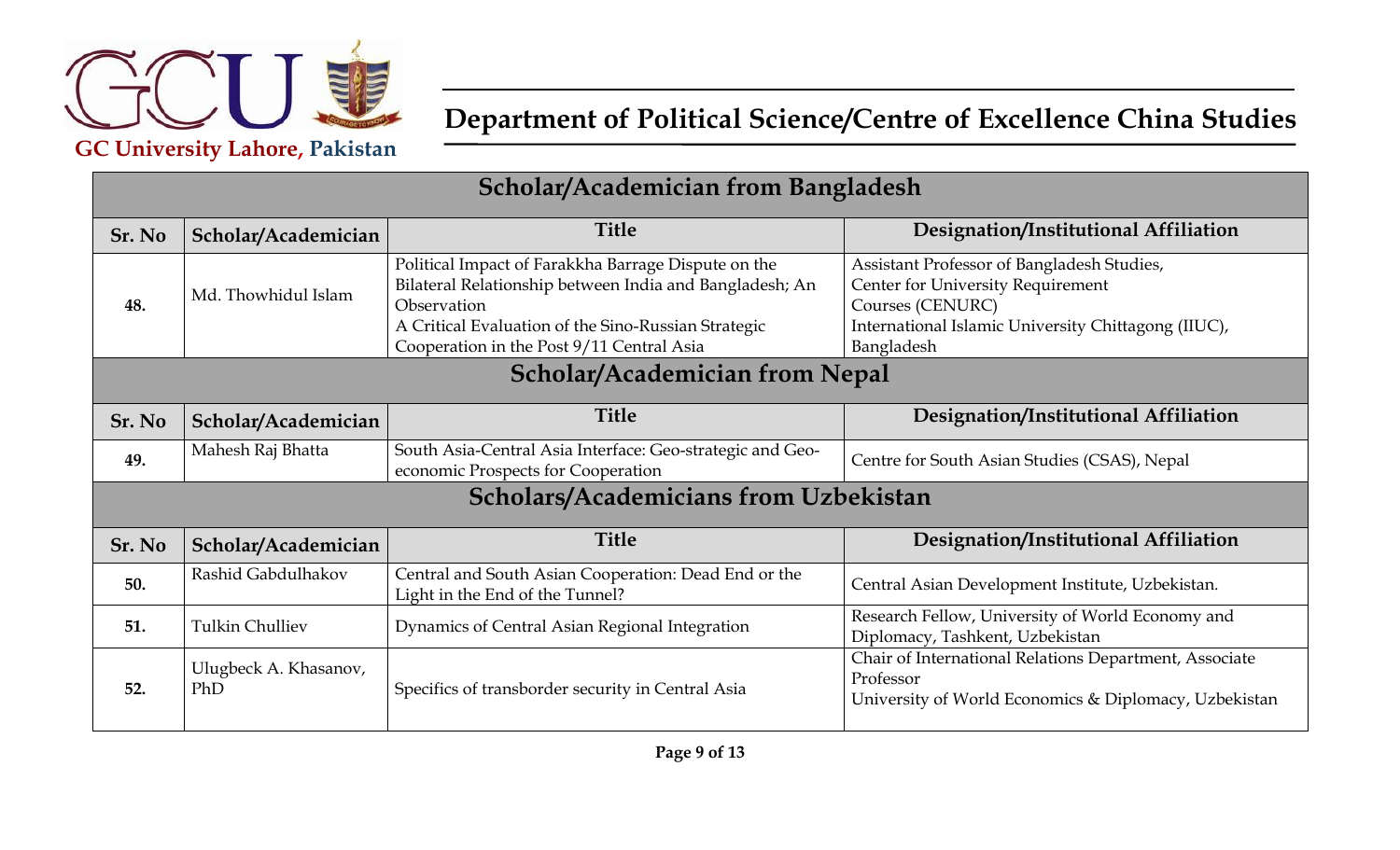

| 53.                                          | DILDORA SHADIYEVA   | INNOVATIVE ACTIVITY FUNDING: ANALYSIS OF<br><b>GLOBAL TRENDS AND PRACTICE IN UZBEKISTAN</b>                                                                 | Research Scholar,<br>ECONOMIC THEORY DEPARTMENT, TASHKENT<br>FINANCIAL INSTITUTE, UZBEKISTAN                                                                                  |
|----------------------------------------------|---------------------|-------------------------------------------------------------------------------------------------------------------------------------------------------------|-------------------------------------------------------------------------------------------------------------------------------------------------------------------------------|
| 54.                                          | Mirzaeva Zulkhumor  | From Marksistic method to pluralistic thought: Conflicts<br>in Reinvention process of Uzbek Literary Criticism                                              | Ph.D in Philology<br>Chair of the Department of Uzbek Literature in Tashkent<br>State<br>Uzbek and Literature University named after Alisher Navai,<br>(Tashkent, Uzbekistan) |
| <b>Scholars/Academicians from Kyrgyzstan</b> |                     |                                                                                                                                                             |                                                                                                                                                                               |
| Sr. No                                       | Scholar/Academician | <b>Title</b>                                                                                                                                                | Designation/Institutional Affiliation                                                                                                                                         |
| 55.                                          | Mayliuda Guseinova  | CULTURAL DIVERSITY AS A FACTOR OF PEACE AND<br>INTEGRATION IN THE MULTI-ETHNIC KYRGYZ<br><b>SOCIETY</b><br>(On the case of ethnoses of the Kyrgyz Republic) | Vice Head & Master Degree Coordinator<br><b>International Relations Department</b><br>International Ataturk Ala-Too University,<br>Bishkek/Kyrgyzstan                         |
| <b>Scholars/Academicians from Tajikistan</b> |                     |                                                                                                                                                             |                                                                                                                                                                               |
| Sr. No                                       | Scholar/Academician | <b>Title</b>                                                                                                                                                | Designation/Institutional Affiliation                                                                                                                                         |
| 56.                                          | Sunatullo Jonboboev | Pamirs/Badakhshan- an Apple of Discord Between two<br>Empires: the issue of Identities and Cultural Heritage in<br>Tajik Pamirs/Badakhshan                  | Senior Research Fellow, University of Central Asia,<br>Dushanbe, Tajikistan                                                                                                   |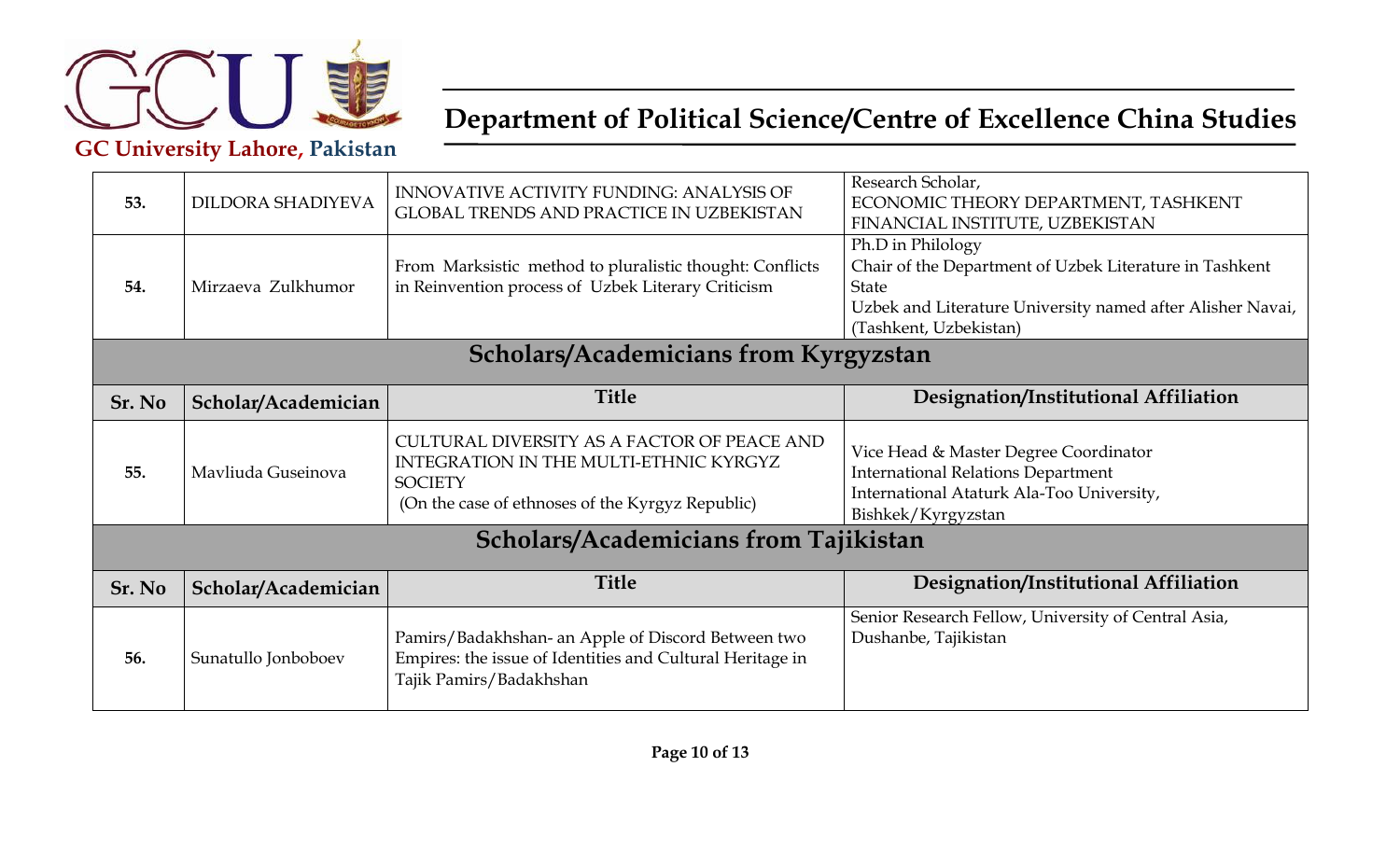

| Scholars/Academicians from Kazakhstan |                                                |                                                                                                                                  |                                                                                                                                                                                                                                                                                                                      |
|---------------------------------------|------------------------------------------------|----------------------------------------------------------------------------------------------------------------------------------|----------------------------------------------------------------------------------------------------------------------------------------------------------------------------------------------------------------------------------------------------------------------------------------------------------------------|
| Sr. No                                | Scholar/Academician                            | <b>Title</b>                                                                                                                     | Designation/Institutional Affiliation                                                                                                                                                                                                                                                                                |
| 57.                                   | Akbota Zholdasbekova<br>Ariel Gonzalez Levaggi | New Silk Roads in the 21th Century:<br>A path to integration or a geopolitical scramble?                                         | Professor at the UNESCO Chair for Ethnic and Religious<br>Tolerance, L.N. Gumilyov Eurasian National University.<br>Kazakhstan. President of Eurasian International Studies<br>Association.<br>Ph.D. Candidate, Koç University. Founder of the Latin<br>America and Caribbean - Turkey Academic Network<br>(LACTAN). |
|                                       |                                                | <b>Scholars /Academicians from Turkey</b>                                                                                        |                                                                                                                                                                                                                                                                                                                      |
| Sr. No                                | Scholar/Academician                            | <b>Title</b>                                                                                                                     | Designation/Institutional Affiliation                                                                                                                                                                                                                                                                                |
| 58.                                   | <b>Baris DOSTER</b>                            | The Membership of India and Pakistan in the SCO and<br>Their Contributions to the SCO's Strategic and Geopolitical<br>Importance | Associate Professor,<br>Marmara University, Istanbul, Turkey                                                                                                                                                                                                                                                         |
| 59.                                   | Prof. Dr. Eyüp Cüneyt<br>Akalın                | Reconsidering Turko-Pakistan Relations within Shanghai<br>Cooperation Organisation                                               | <b>Associate Professor</b><br>Arel University, Istanbul, Turkey                                                                                                                                                                                                                                                      |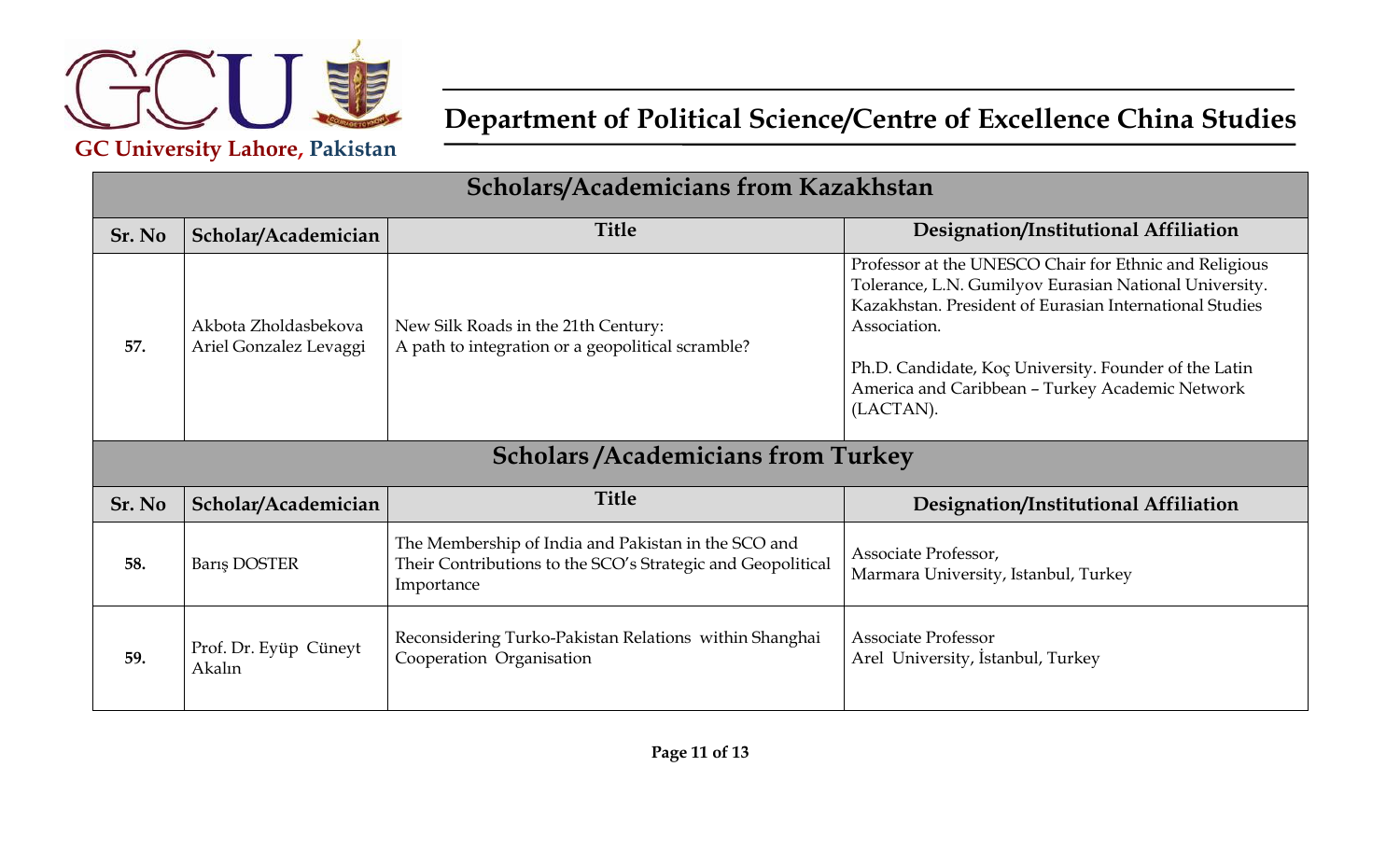

| Scholars / Academicians from Abu Dhabi, UAE |                                               |                                                                                                                         |                                                                                                                                                  |  |
|---------------------------------------------|-----------------------------------------------|-------------------------------------------------------------------------------------------------------------------------|--------------------------------------------------------------------------------------------------------------------------------------------------|--|
| Sr. No                                      | Scholar/Academician                           | <b>Title</b>                                                                                                            | Designation/Institutional Affiliation                                                                                                            |  |
| 60.                                         | Jonathan Fulton                               | An Analysis of Two Corridors in China's One Belt, One<br>Road Initiative: China-Pakistan and China Central-West<br>Asia | College of Sustainability Studies and the Humanities,<br>Zayed University, Abu Dhabi, United Arab Emirates, UAE.                                 |  |
|                                             | <b>Scholars / Academicians from Singapore</b> |                                                                                                                         |                                                                                                                                                  |  |
| Sr. No                                      | Scholar/Academician                           | <b>Title</b>                                                                                                            | Designation/Institutional Affiliation                                                                                                            |  |
| 61.                                         | Dr. Bilveer Singh                             | RISING SOUTH ASIA-CENTRAL ASIA REGIONAL<br>CONNECTIVITY: IMPLICATIONS FOR SOUTHEAST<br><b>ASIA</b>                      | Professor,<br>Department of Political Science,<br>National University of Singapore (NUS)<br>President, Political Science Association, Singapore. |  |
| 62.                                         | Ren Jie                                       | A Community of Common Destiny: A Pathway towards<br>Regional Integration                                                | Ren Jie is a master candidate of Lee Kuan Yew School of<br>Public<br>Policy, National University of Singapore.                                   |  |
| 63.                                         | SINDERPAL SINGH                               | Conceptualizing Inter-Regional Connectivity                                                                             | Senior Fellow<br>S. Rajaratnam School of International Studies<br>Nanyang Technological University, Singapore                                    |  |